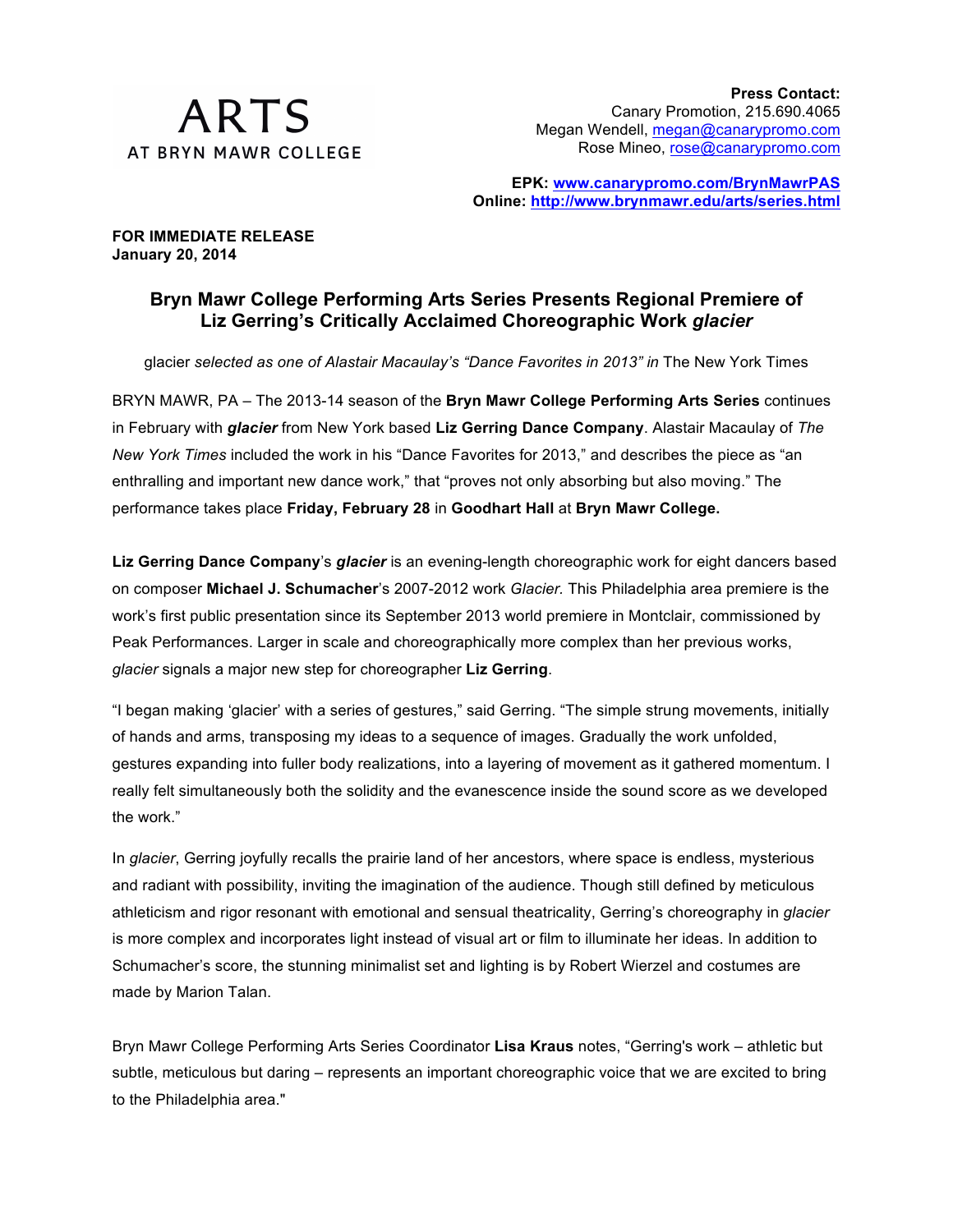**Bryn Mawr College** is located at 101 N. Merion Avenue in Bryn Mawr, PA. Tickets to individual events in the Bryn Mawr Performing Arts Series are \$20, \$18 for seniors over 65, \$10 for students with ID and Dance Pass holders, and \$5 for children under 12. Tickets, subscriptions and more information are available online through Brown Paper Tickets, at brynmawr.edu/arts/series.html or by calling 610-526- 5210. Group sales are available by calling 610-526-5210.

Closing the season in March is master cellist **Jennifer Koh**'s inspiring *Bach and Beyond* recital, featuring Bach's six Sonatas and Partitas, as well as works by modern day composers.

## **ABOUT THE LIZ GERRING DANCE COMPANY**

Liz Gerring has been working as a choreographer in New York since 1993. Since its inception in NYC in 1998, The Liz Gerring Dance Company has been exploring non-narrative, abstract movement, often derived from natural gesture. Works are characterized by their intense physicality and intricate choreography. Movement is evolved from cause and effect rather than storytelling, and framed by independent media elements – often a multi-channel sound score, or video set design.

The company is noted for its close collaboration with contemporary visual artists and a longtime association with electronic music composer Michael J. Schumacher. In 2001 Gerring and Schumacher founded the non-profit TonalMotion Inc., dedicated to the creation and presentation of movement & sound art. Its activities include Diapason Gallery and Liz Gerring Dance Company. Liz Gerring Dance Company has presented work at the Baryshnikov Arts Center, Jacob's Pillow, Danspace Project, The Connelly Theater, The Kitchen, Engine 27 and other venues. The Company currently numbers nine dancers including Liz Gerring herself, and regularly presents performances in venues throughout New York City and beyond.

## **ABOUT THE BRYN MAWR COLLEGE PERFORMING ARTS SERIES**

Since 1984 the Bryn Mawr College Performing Arts Series has presented great artists and performances to audiences in the Philadelphia area, creating an environment in which the value of the arts is recognized and celebrated. Talks and workshops provided free to the public help develop arts awareness and literacy. The Series works to lower barriers to arts access through its partnership with Art-Reach, a nonprofit dedicated to improving arts accessibility for people of all ages and circumstances, and through its low ticket prices. Partnering in recent seasons with such organizations as the Baryshnikov Arts Center, the Bryn Mawr Film Institute and the Philadelphia Live Arts Festival, the Bryn Mawr College Performing Arts Series has presented performances and enriching events by such luminaries and visionaries as Meredith Monk, John Waters, Il Fondamento, the Khmer Arts Ensemble of Cambodia and Urban Bush Women.

The Bryn Mawr College Performing Arts Series gratefully acknowledges support from The Miriam Schultz Grunfeld '69 Fund, established by Carl Grunfeld, M.D., friends, and family members in memory of Miriam Schultz Grunfeld '69. Since 1996, the Grunfeld Fund has enriched student life by supporting art history, the arts and literature.

The Bryn Mawr College Performing Arts Series gratefully acknowledges support for its 2013-14 season from the Pennsylvania Council on the Arts.

*The Bryn Mawr College Performing Arts Series will close its 2013/14 season with:*

**Grunfeld Lecturer: Jennifer Koh –** *Bach and Beyond Part 3* Saturday, March 29, 8:00 p.m. Thomas Great Hall